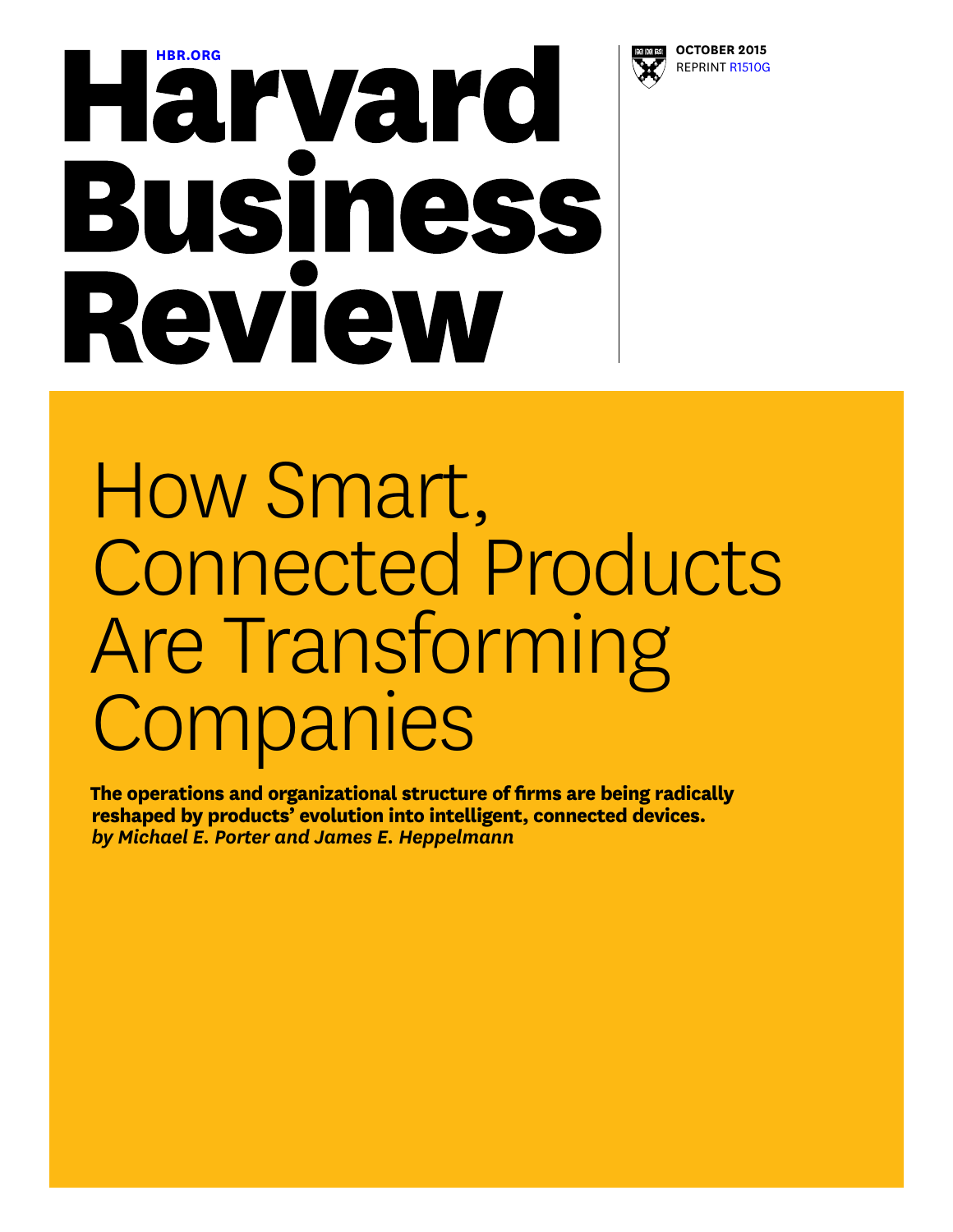

**NS** 

**Michael E. Porter** is a University Professor based at Harvard Business School. **James E. Heppelmann** is the president and CEO of PTC, a software company that helps manufacturers create, operate, and service products.

出版

暗暗

**ERRES**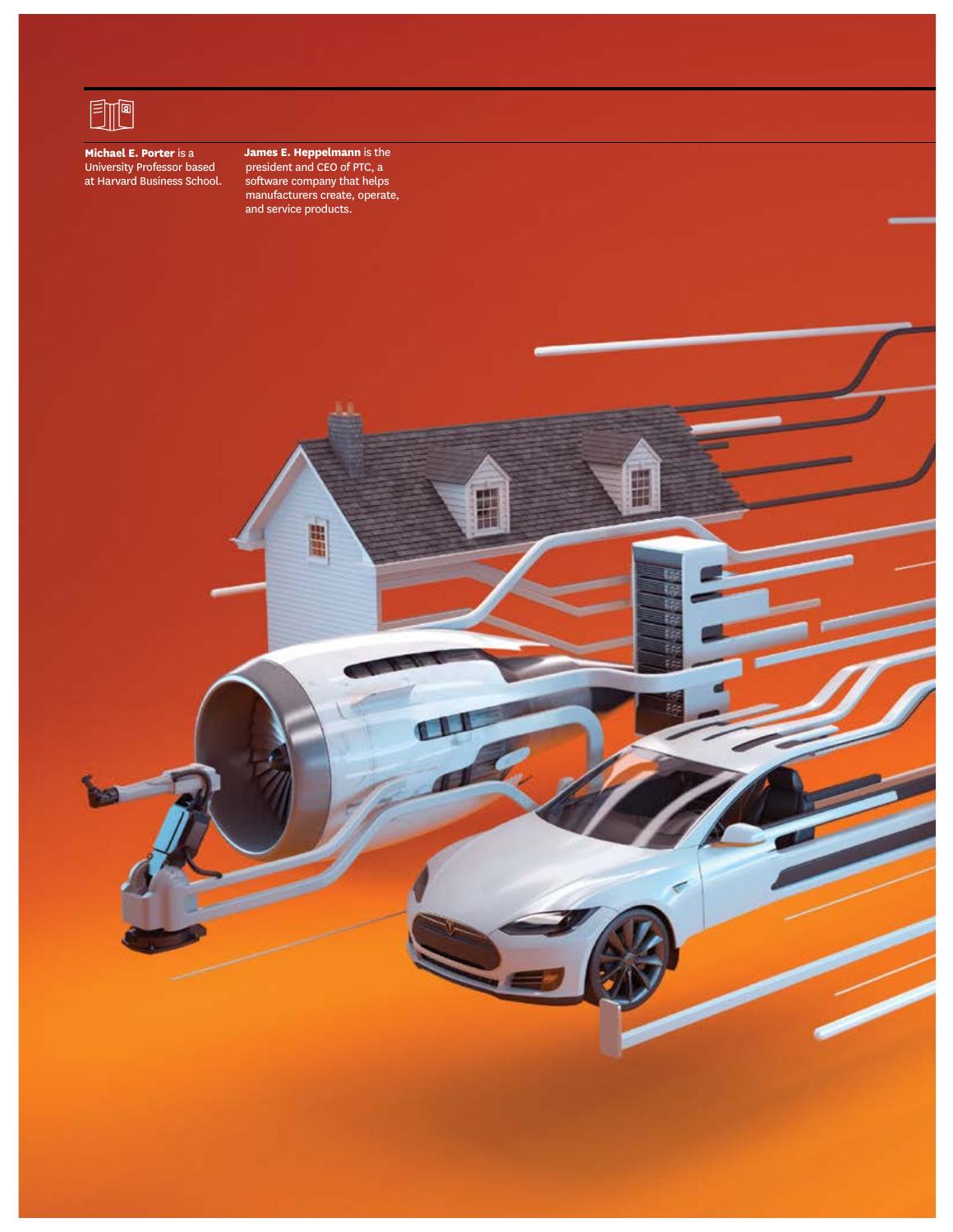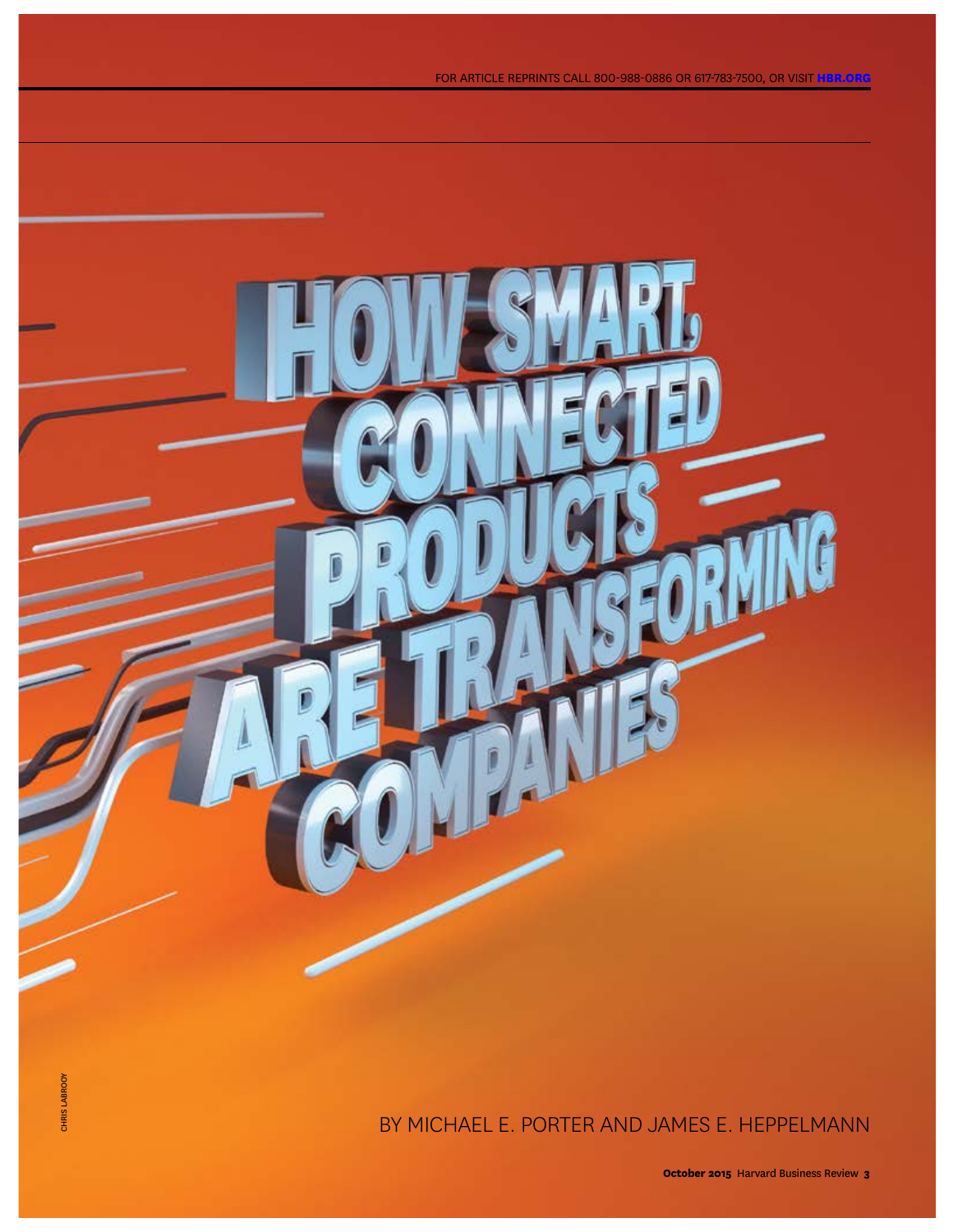The evolution of products into intelligent, connected devices— which are increasingly embedded in broader systems—is radically reshaping companies and competition.

> Smart thermostats control a growing array of home devices, transmitting data about their use back to manufacturers. Intelligent, networked industrial machines autonomously coordinate and optimize work. Cars stream data about their operation, location, and environment to their makers and receive software upgrades that enhance their performance or head off problems before they occur. Products continue to evolve long after entering service. The relationship a frm has with its products and with its customers—is becoming continuous and open-ended.

> In our previous HBR article, "How Smart, Connected Products Are Transforming Competition" (November 2014), we examined the implications external to the frm, looking in detail at how smart, connected products affect rivalry, industry structure, industry boundaries, and strategy. (See the sidebar "Implications for Strategy.") In this article we'll explore their internal implications: how the nature of smart, connected products substantially changes the work of virtually every function within the manufacturing frm. The core functions product development, IT, manufacturing, logistics, marketing, sales, and after-sale service—are being redefned, and the intensity of coordination among them is increasing. Entirely new functions are emerging, including those to manage the staggering quantities of data now available. All of this has major implications for the classic organizational structure of manufacturers. What is under way is perhaps the

most substantial change in the manufacturing frm since the Second Industrial Revolution, more than a century ago.

#### **The New Product Capabilities**

To fully grasp how smart, connected products are changing how companies work, we must frst understand their inherent components, technology, and capabilities—something that our previous article examined. To recap:

All smart, connected products, from home appliances to industrial equipment, share three core elements: physical components (such as mechanical and electrical parts); smart components (sensors, microprocessors, data storage, controls, software, an embedded operating system, and a digital user interface); and connectivity components (ports, antennae, protocols, and networks that enable communication between the product and the product cloud, which runs on remote servers and contains the product's external operating system).

Smart, connected products require a whole new supporting technology infrastructure. This "technology stack" provides a gateway for data exchange between the product and the user and integrates data from business systems, external sources, and other related products. The technology stack also serves as the platform for data storage and analytics, runs applications, and safeguards access to products and the data fowing to and from them. (See the exhibit "The New Technology Stack.")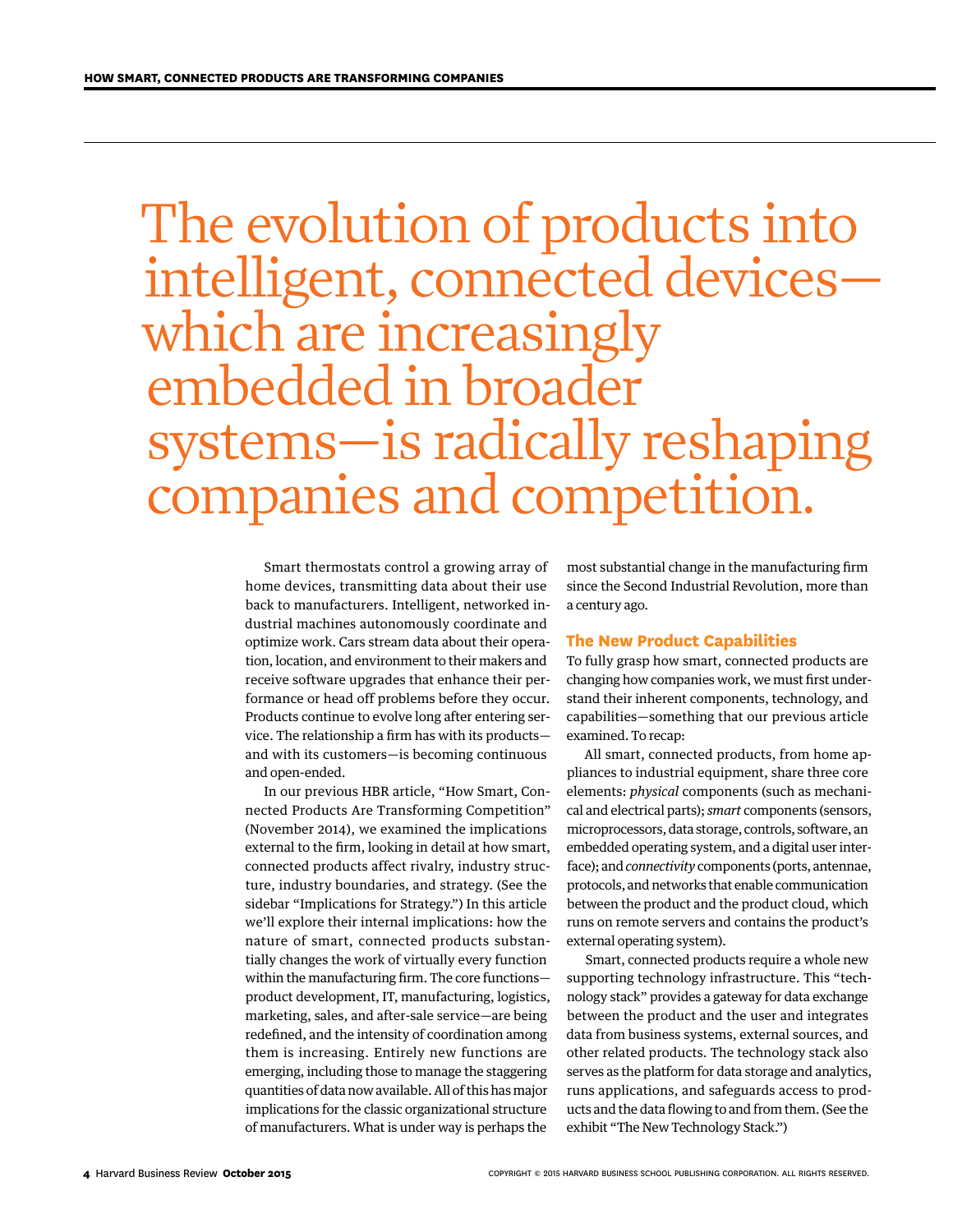#### **Idea in Brief**

#### **A RADICAL SHIFT**

Smart, connected products are forcing companies to redefine their industries and rethink nearly everything they do, beginning with their strategies. This article, the second in a two-part series, focuses on the impact of these products on companies' operations and organizational structure.

### **NEW RELATIONSHIPS**

The unprecedented data and capabilities that smart, connected products provide are changing the way firms interact with their customers. Those relationships are becoming continuous and open-ended.

#### **NEW PROCESSES**

The new product capabilities and infrastructure and the data they generate are reshaping the work of virtually every function in the value chain, including product development, IT, manufacturing, logistics, marketing, sales, and after-sale service. In addition, far more intense coordination among functions is now required.

#### **NEW STRUCTURES**

New forms of cross-functional collaboration and entirely new functions are emerging. These include unified data organizations, units to continuously improve products postsale, and groups charged with optimizing customer relationships.

This infrastructure enables extraordinary new product capabilities. First, products can monitor and report on their own condition and environment, helping to generate previously unavailable insights into their performance and use. Second, complex product operations can be controlled by the users, through numerous remote-access options. That gives users the unprecedented ability to customize the function, performance, and interface of products and to operate them in hazardous or hard-to-reach environments.

Third, the combination of monitoring data and remote-control capability creates new opportunities for optimization. Algorithms can substantially improve product performance, utilization, and uptime, and how products work with related products in broader systems, such as smart buildings and smart farms. Fourth, the combination of monitoring data, remote control, and optimization algorithms allows autonomy. Products can learn, adapt to the environment and to user preferences, service themselves, and operate on their own.

## **Reshaping the Manufacturing Company**

To create products and get them to customers, manufacturers perform a wide range of activities, which generally take place in a standard set of functional units: research and development (or engineering), IT, manufacturing, logistics, marketing, sales, aftersale service, human resources, procurement, and fnance. The new capabilities of smart, connected products alter every activity in this value chain. At the core of what is reshaping the value chain is data.

**THE NEW DATA RESOURCE.** Before products became smart and connected, data was generated primarily by internal operations and through transactions across the value chain—order processing,

# **IMPLICATIONS FOR STRATEGY**

In a smart, connected world, companies face 10 new strategic decisions. A firm's choices will have a major impact on every activity in its value chain.

- **1 Which set of smart, connected product capabilities and features should the company pursue?**
- **2 How much functionality should be embedded in the product and how much in the cloud?**
- **3 Should the company pursue an open or closed system?**
- **4 Should the company develop the full set of smart, connected product capabilities and infrastructure internally or outsource to vendors and partners?**
- **5 What data must the company capture, secure, and analyze to maximize the value of its offering?**
- **6 How does the company manage ownership and access rights to its product data?**
- **7 Should the company fully or partially disintermediate distribution channels or service networks?**
- **8 Should the company change its business model?**
- **9 Should the company enter new businesses by monetizing its product data through selling it to outside parties?**
- **10 Should the company expand its scope?**

**SOURCE** "HOW SMART, CONNECTED PRODUCTS ARE TRANSFORMING COMPETITION," HBR, NOVEMBER 2014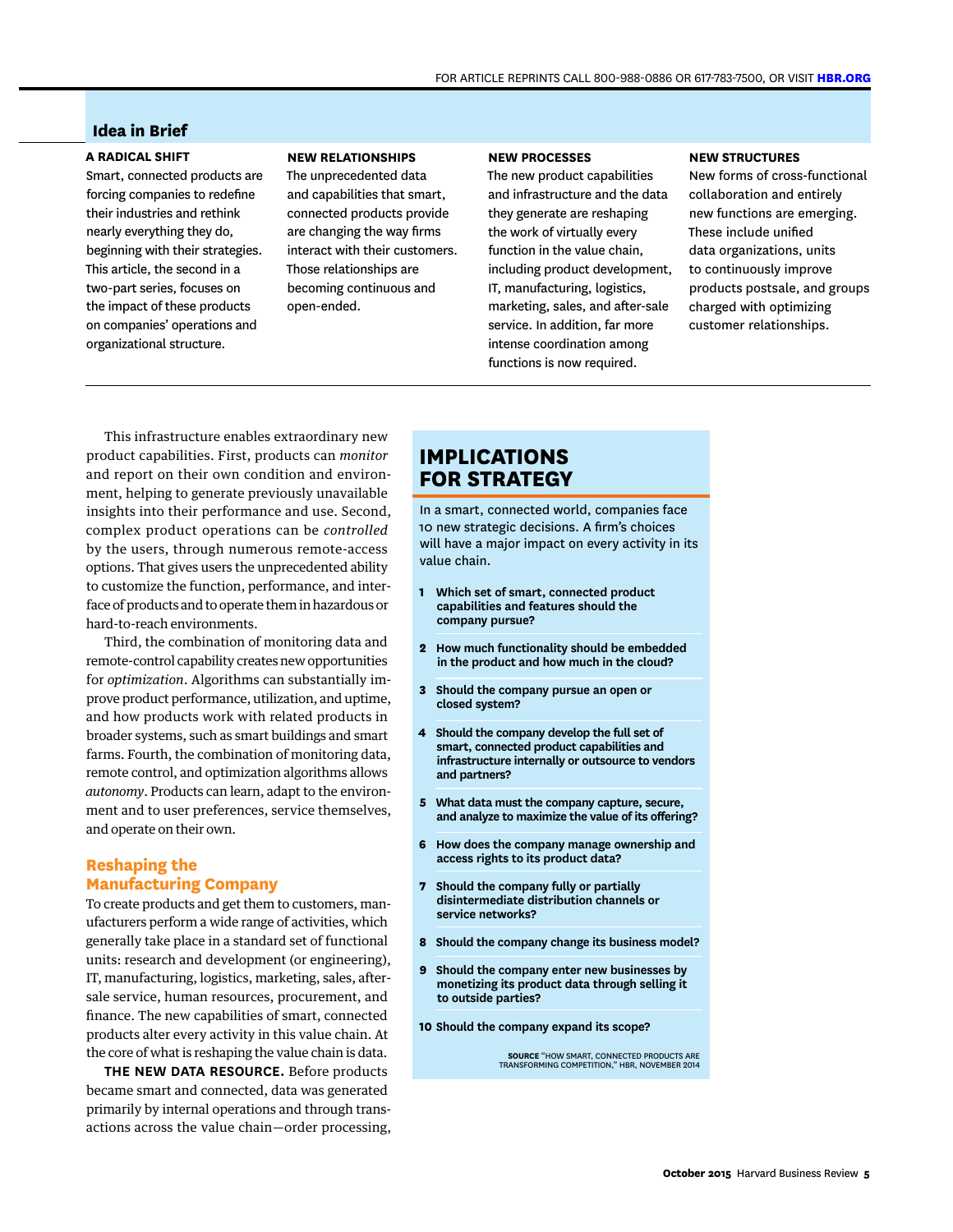interactions with suppliers, sales interactions, customer service visits, and so on. Firms supplemented that data with information gathered from surveys, research, and other external sources. By combining the data, companies knew something about customers, demand, and costs—but much less about the functioning of products. The responsibility for defning and analyzing data tended to be decentralized within functions and siloed. Though functions shared data (sales data, for example, might be used to manage service parts inventory), they did so on a limited, episodic basis.

Now, for the frst time, these traditional sources of data are being supplemented by another source the product itself. Smart, connected products can generate real-time readings that are unprecedented in their variety and volume. Data now stands on

Smart, connected products require a rethinking of design. At the most basic level, product development shifts from largely mechanical engineering to true interdisciplinary systems engineering.

> par with people, technology, and capital as a core asset of the corporation and in many businesses is perhaps becoming the decisive asset.

> This new product data is valuable by itself, yet its value increases exponentially when it is integrated with other data, such as service histories, inventory locations, commodity prices, and traffic patterns. In a farm setting, data from humidity sensors can be combined with weather forecasts to optimize irrigation equipment and reduce water use. In fleets of vehicles, information about the pending service needs of each car or truck, and its location, allows service departments to stage parts, schedule maintenance, and increase the efficiency of repairs. Data on warranty status becomes more valuable when combined with data on product use

and performance. Knowing that a customer's heavy use of a product is likely to result in a premature failure covered under warranty, for example, can trigger preemptive service that may preclude later costly repairs.

**DATA ANALYTICS.** As the ability to unlock the full value of data becomes a key source of competitive advantage, the management, governance, analysis, and security of that data is developing into a major new business function.

While individual sensor readings are valuable, companies often can unearth powerful insights by identifying patterns in thousands of readings from many products over time. For example, information from disparate individual sensors, such as a car's engine temperature, throttle position, and fuel consumption, can reveal how performance correlates with the car's engineering specifcations. Linking combinations of readings to the occurrence of problems can be useful, and even when the root cause of a problem is hard to deduce, those patterns can be acted on. Data from sensors that measure heat and vibration, for example, can predict an impending bearing failure days or weeks in advance. Capturing such insights is the domain of big data analytics, which blend mathematics, computer science, and business analysis techniques.

Big data analytics employ a family of new techniques to understand those patterns. A challenge is that the data from smart, connected products and related internal and external data are often unstructured. They may be in an array of formats, such as sensor readings, locations, temperatures, and sales and warranty history. Conventional approaches to data aggregation and analysis, such as spreadsheets and database tables, are ill-suited to managing a wide variety of data formats. The emerging solution is a "data lake," a repository in which disparate data streams can be stored in their native formats. From there, the data can be studied with a set of new data analytics tools. Those tools fall into four categories: descriptive, diagnostic, predictive, and prescriptive. (For more details, see the exhibit "Creating New Value with Data.")

To better understand the rich data generated by smart, connected products, companies are also beginning to deploy a tool called a "digital twin." Originally conceived by the Defense Advanced Research Projects Agency (DARPA), a digital twin is a 3-D virtual-reality replica of a physical product. As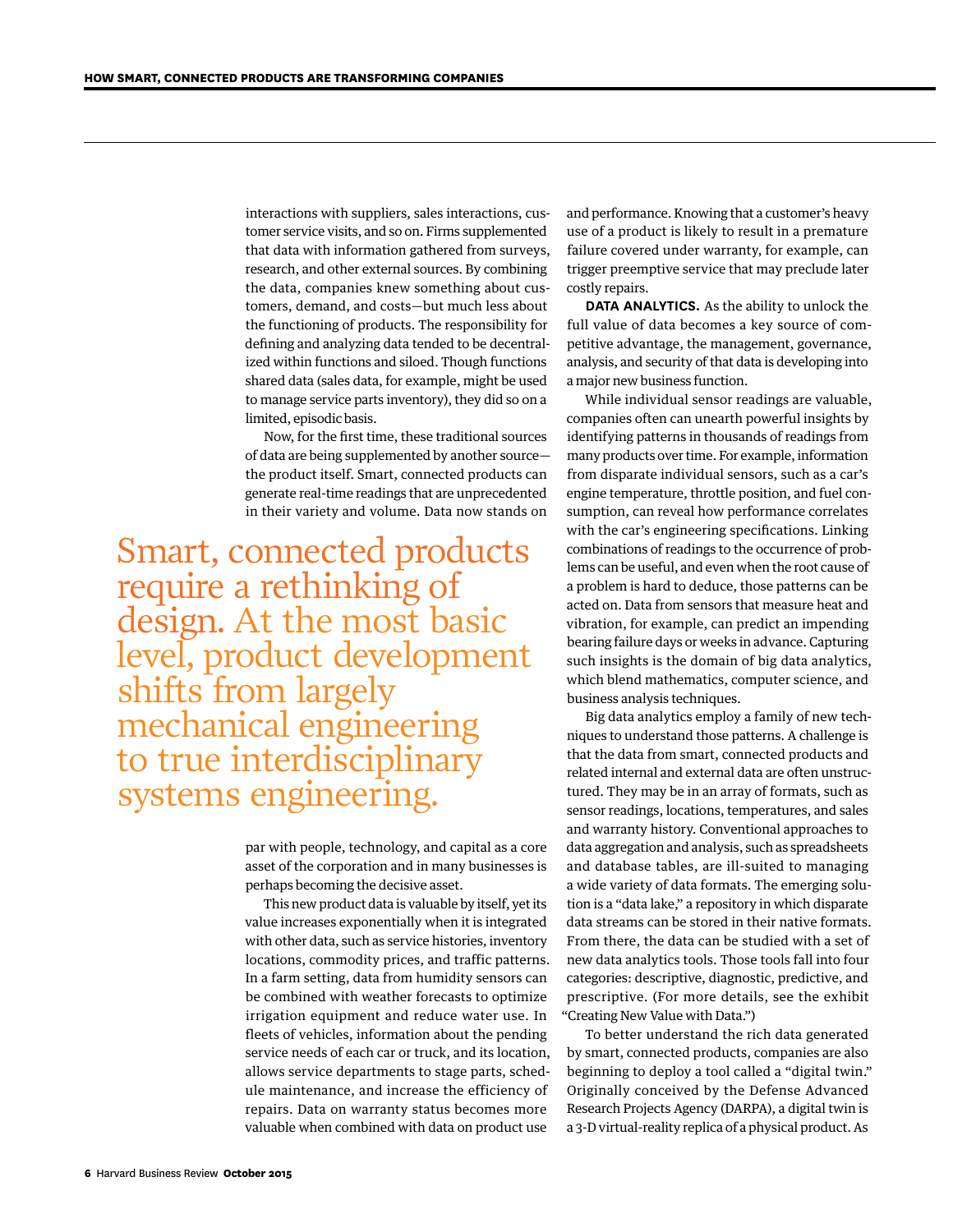## **THE NEW TECHNOLOGY STACK**

Smart, connected products require companies to build and support an entirely new technology infrastructure. This "technology stack" is made up of multiple layers, including new product hardware, embedded software, connectivity, a product cloud consisting of software running on remote servers, a suite of security tools, a gateway for external information sources, and integration with enterprise business systems.



**SOURCE** "HOW SMART, CONNECTED PRODUCTS ARE TRANSFORMING COMPETITION," HBR, NOVEMBER 2014

data streams in, the twin evolves to refect how the physical product has been altered and used and the environmental conditions to which it has been exposed. Like an avatar for the actual product, the digital twin allows the company to visualize the status and condition of a product that may be thousands of miles away. Digital twins may also provide new insights into how products can be better designed, manufactured, operated, and serviced.

## **Transforming the Value Chain**

The powerful new data available to companies, together with new configurations and capabilities of smart, connected products, is restructuring the traditional functions of business—sometimes radically. This transformation started with product

development but is playing out across the value chain. As it spreads, functional boundaries are shifting, and new functions are being created.

**PRODUCT DEVELOPMENT.** Smart, connected products require a fundamental rethinking of design. At the most basic level, product development shifts from largely mechanical engineering to true interdisciplinary systems engineering. Products have become complex systems that contain software and may have as much or more software in the cloud. That's why design teams are shifting from a majority of mechanical engineers to a majority of software engineers, and some manufacturers, like GE, Airbus, and Danaher, are establishing offices in software-engineering hubs like Boston and Silicon Valley.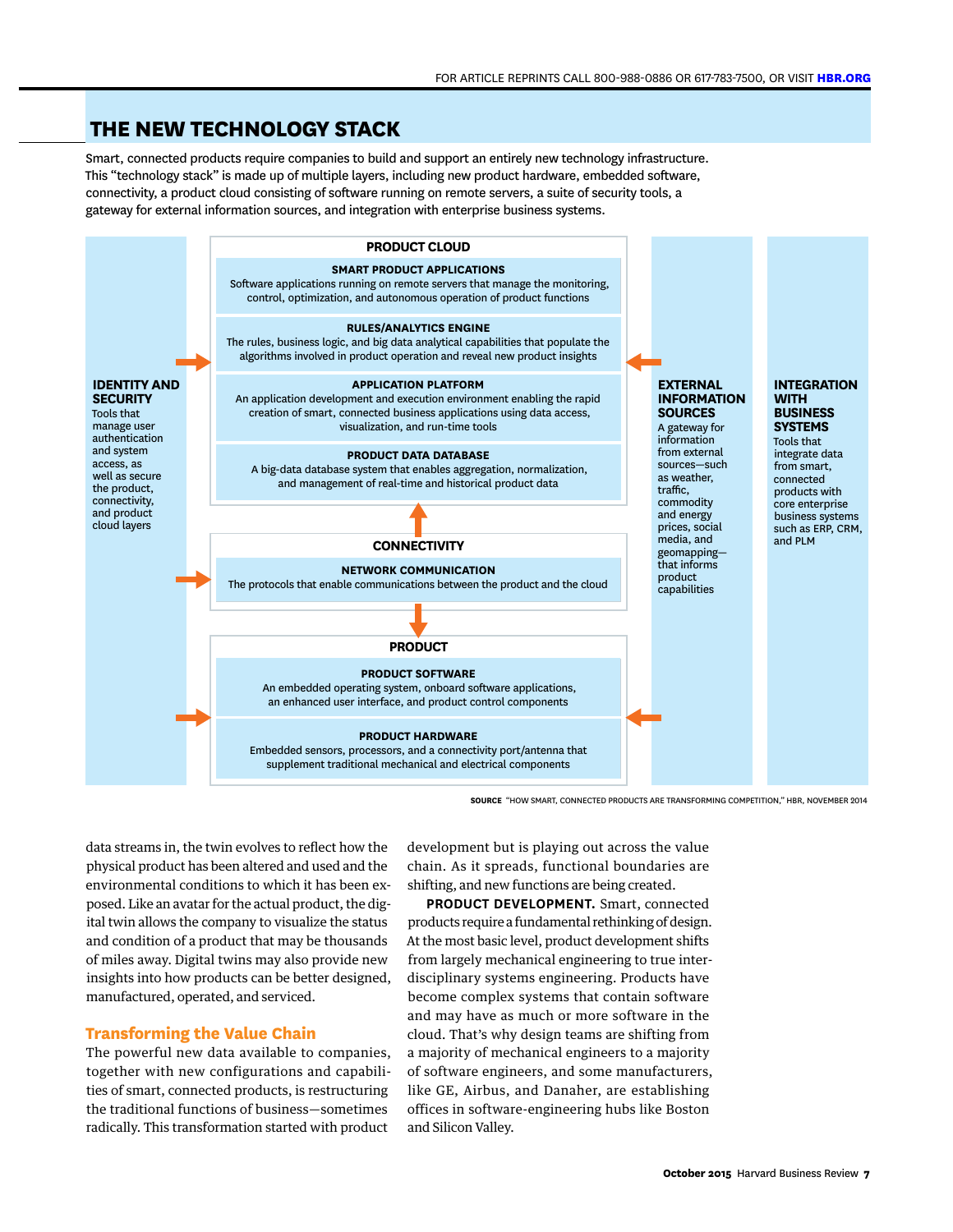Smart, connected products also call for product design principles that depart dramatically from tradition:

**Low-cost variability.** In conventional products, variability is costly because it requires variation in physical parts. But the software in smart, connected products makes variability far cheaper. For example, John Deere used to manufacture multiple versions of engines, each providing a diferent level of horsepower. It now can alter the horsepower of a standard physical engine using software alone. Similarly, digital user interfaces can replace dials and buttons, making it easy and less expensive to modify a product by, say, changing control options. Meeting customer needs for variability through software, not hardware, is a critical new design discipline.

Manufacturing goes beyond production of the physical object, because operating a smart, connected product requires a supporting cloud-based system.

> Variability is needed not only across customer segments but also across geographies. Software also makes it easier to localize products for different countries and languages. However, emerging local regulations for data standards, such as those governing the transmission of data across national boundaries, require duplication of data storage infrastructure or applications. Such regulations are introducing new country and regional diferences, sometimes for political reasons.

> **Evergreen design.** In the old model, products were designed in discrete generations. The new product incorporated a full set of desired improvements, and the design was then fxed until the next generation. Smart, connected products, however, can be continually upgraded via software, often remotely. Products also can be fne-tuned to meet new customer requirements or solve performance issues. The performance of ABB Robotics' industrial machines, for example, can be remotely monitored and adjusted by end users during operation. Companies

can release new features that are works-in-process, not fnalized. Recently, Tesla began putting an "autopilot" system in its cars, but with the intention of enhancing the system's capabilities over time through remote software updates.

**New user interfaces and augmented reality.** The digital user interface of a smart, connected product can be put into a tablet or smartphone application, enabling remote operation and even eliminating the need for controls in the product itself. As noted, these interfaces are less costly to implement and easier to modify than physical controls, and they enable greater operator mobility.

Some products have begun incorporating a powerful new interface technology called "augmented reality." Through a smartphone or tablet pointed at the product, or through smart glasses, augmented reality applications tap into the product cloud and generate a digital overlay of the product. This overlay contains monitoring, operating, and service information that makes supporting or servicing the product more efficient. Constructing these powerful digital interfaces is another critical new design discipline.

**Ongoing quality management.** Testing that tries to replicate the conditions in which customers will use products has long been part of product development. The aim is to ensure that new offerings will live up to their specifcations and to minimize warranty claims. Smart, connected products take quality management several steps farther, enabling continuous monitoring of real-world performance data, allowing companies to identify and address design problems that testing failed to expose. In 2013, for example, batteries in two Tesla Model S cars were punctured and caught fre after drivers struck metal objects in the road. The road conditions and speeds leading to the punctures had not been simulated in testing, but Tesla was able to reconstruct them. The company then sent a software update to all vehicles that would raise their suspension under those conditions, signifcantly reducing the chances of further punctures.

**Connected service.** Product designs now need to incorporate additional instrumentation, data collection capability, and diagnostic software features that monitor product health and performance and warn service personnel of failures. And as software increases functionality, products can be designed to allow more remote service.

**Support for new business models.** Smart, connected products let companies switch from transactional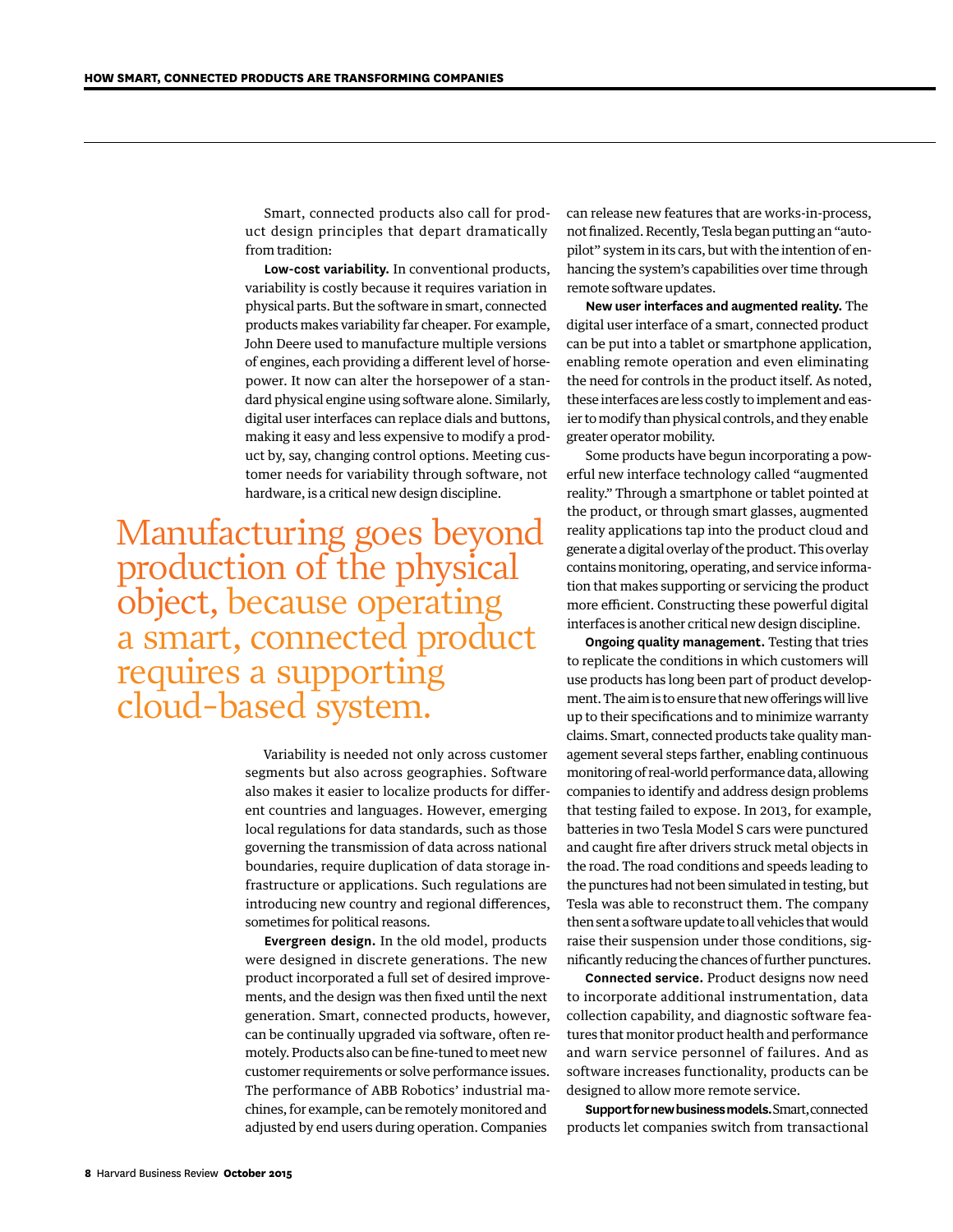## **CREATING NEW VALUE WITH DATA**

selling to product-as-a-service models. However, this shift has product design implications. When a product is delivered as a service, the responsibility for and associated cost of maintenance remain with the manufacturer, and that can alter several design parameters. This is especially true when multiple customers share the product—as is the case at Smoove, a bike-sharing service in France. Smoove has designed its smart, connected bikes with chainless driveshafts, puncture-resistant tires, and antivandal nuts to improve durability and prevent theft.

Products delivered as services must also capture usage data so that customers are appropriately charged. This requires clear thinking about the type and location of sensors, what data will be gathered, and how often it should be analyzed. When Xerox evolved from selling copiers to charging by the document, it added sensors on the photoreceptor drum, feeder output tray, and toner cartridge to enable accurate billing and facilitate the sale of consumables like paper and toner.

**System interoperability.** As products become components of broader systems, the opportunities for design optimization multiply. Through codesign, companies can simultaneously develop and enhance hardware and software across a family of products, including those of other companies. Take Nest Labs' self-learning thermostat. It was designed with an application programming interface that allows it to exchange information with other products, such as Kevo's smart lock. When the home owner enters the house, the Kevo lock communicates that to the Nest thermostat, which then adjusts the temperature to the home owner's preference.

**MANUFACTURING.** Smart, connected products create new production requirements and opportunities. They may even shift fnal assembly to the customer site, where the last step is loading and confguring software. But more radical still, manufacturing now goes beyond the production of the physical object, because a functioning smart, connected product requires a cloud-based system for operating it throughout its life.

**Smart factories.** The new capabilities of smart, connected machines are reshaping the operations of manufacturing plants themselves, where machines increasingly can be linked together in systems. In new initiatives like Industrie 4.0 (in Germany) and Smart Manufacturing (in the United States), networked machines fully automate and

Data from smart, connected products is generating insights that help businesses, customers, and partners optimize product performance. Simple analytics, applied by individual products to their own data, reveal basic insights; more-sophisticated analytics, applied to product data that has been pooled into a "lake" with data from external and enterprise sources, unearth deeper insights.



optimize production. For example, a production machine can detect a potentially dangerous malfunction, shut down other equipment that could be damaged, and direct maintenance staff to the problem.

GE's Brilliant Factories initiative uses sensors (retroftted on existing equipment or designed into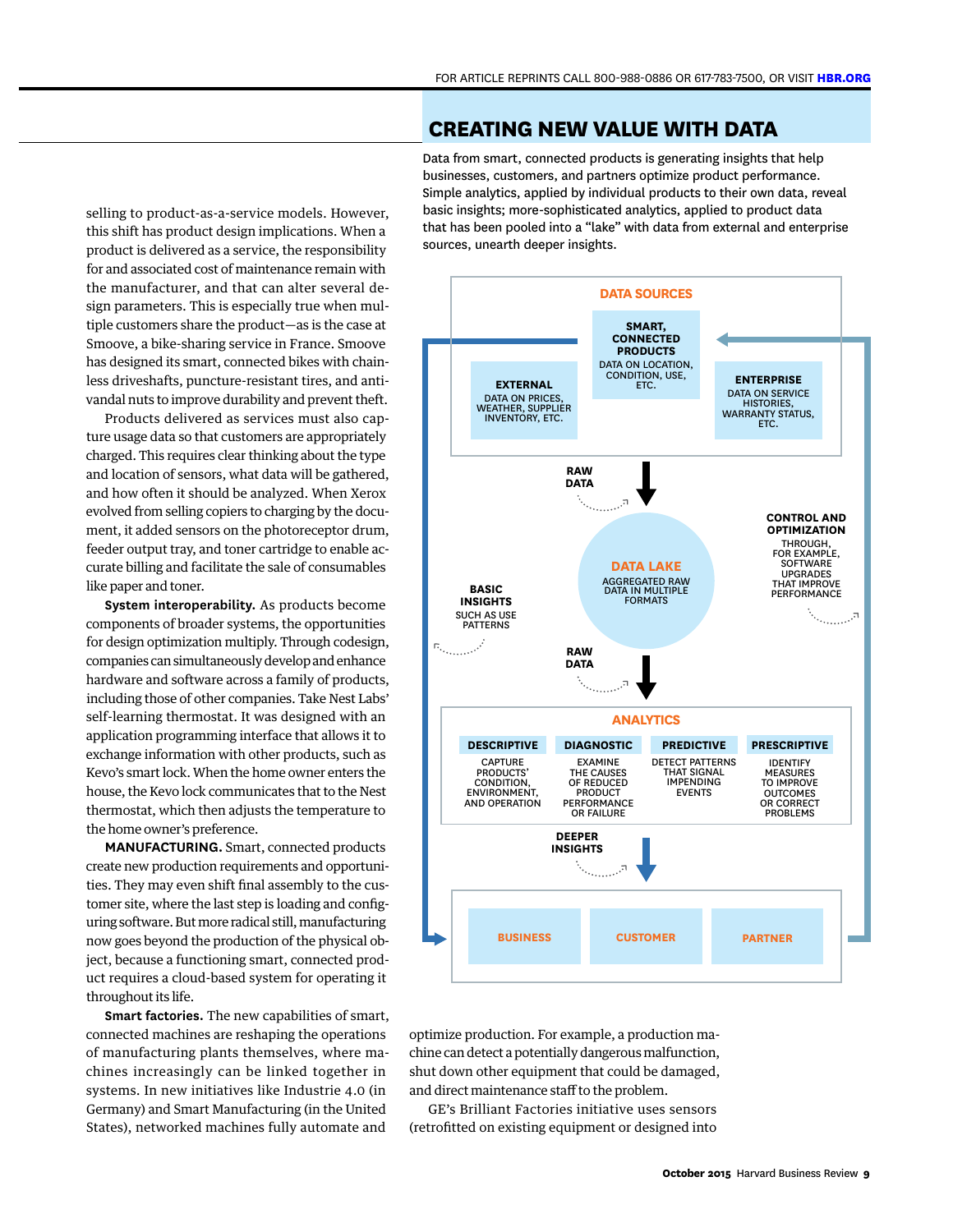new equipment) to stream information into a data lake, where it can be analyzed for insights on cutting downtime and improving efficiency. In one plant, this approach doubled the production of defect-free units.

**Simplified components.** The physical complexity of products often diminishes as functionality moves from mechanical parts to software. This shift eliminates physical components, along with the production steps needed to build and assemble them. Withings, for example, has reduced its blood pressure monitor to a cuff and sensor, eliminating the display through an app that can track blood pressure and send updates directly to clinicians. Similarly, manufacturers of aircraft, automobiles, and boats are moving toward "glass cockpits," in which a single screen displays numerous confgurable gauges. As the physical complexity of products decreases, however, the quantity of sensors and software rises, introducing new parts and complexity.

**Reconfigured assembly processes.** Manufacturing has evolved toward standardized platforms, with customization of individual products occurring later and later in the assembly process. This approach reaps economies of scale and lowers inventory. Smart, connected products go even further. Software in the product or in the cloud can be loaded or configured well after the product leaves the factory, by a feld service technician or even by the customer. New apps can be added or touchscreen keyboards set up for different languages. Product design changes can be incorporated at the last minute, even after delivery.

**Continuous product operations.** Until now, manufacturing has been a discrete process that ended once the product was shipped. Smart, connected products, however, cannot operate without a cloud-based technology stack. In effect, the stack is a component of the product—one the manufacturer must operate and improve throughout the product's life. In this sense, manufacturing becomes a permanent process.

**LOGISTICS.** The earliest roots of smart, connected products were in logistics, which involve the movement of production inputs and outputs and the delivery of products. Commercialized in the 1990s, radio frequency identification, or RFID, tags greatly enhanced the ability to track shipments. Indeed, the term "Internet of Things" was coined by a founder of MIT's Auto-ID Center, which specialized in RFID research. Today's smart, connected products take tracking to an entirely new level. Now it can be done continuously, wherever products are, without the need for a scanner, and provides rich information on not just their current location but also their location history, their condition (their temperature, say, or exposure to stresses), and their surrounding environment.

We believe that smart, connected products will ultimately move logistics to a whole new generation. For example, the management of large, far-flung fleets of vehicles is being transformed by the ability to remotely monitor each vehicle's position and function, check its local traffic and weather conditions, and provide drivers with an optimized delivery schedule. And automated drones capable of dropping packages directly on the customer's doorstep which are now being tested by Amazon, Google, and DHL—could revolutionize the delivery process for many products.

**MARKETING AND SALES.** The ability to remain connected to the product and track how it's being used shifts the focus of a company's customer relationship from selling—often a predominantly onetime transaction—to maximizing the customer's value from the product over time. This opens up important new requirements and opportunities for marketing and sales.

**New ways to segment and customize.** The data from smart, connected products provides a much sharper picture of product use, showing, for example, which features customers prefer or fail to use. By comparing usage patterns, companies can do much finer customer segmentation—by industry, geography, organizational unit, and even moregranular attributes. Marketers can apply this deeper knowledge to tailor special offers or after-sale service packages, create features for certain segments, and develop more-sophisticated pricing strategies that better match price and value at the segment or even the individual customer level.

**New customer relationships.** As the focus shifts to providing continual value to the customer, the product becomes a means of delivering that value, rather than the end itself. And because a manufacturer remains connected to customers via the product, it has a new basis for direct and ongoing dialogue with them. Companies are beginning to see the product as a window into the needs and satisfaction of customers, rather than relying on customers to learn about product needs and performance.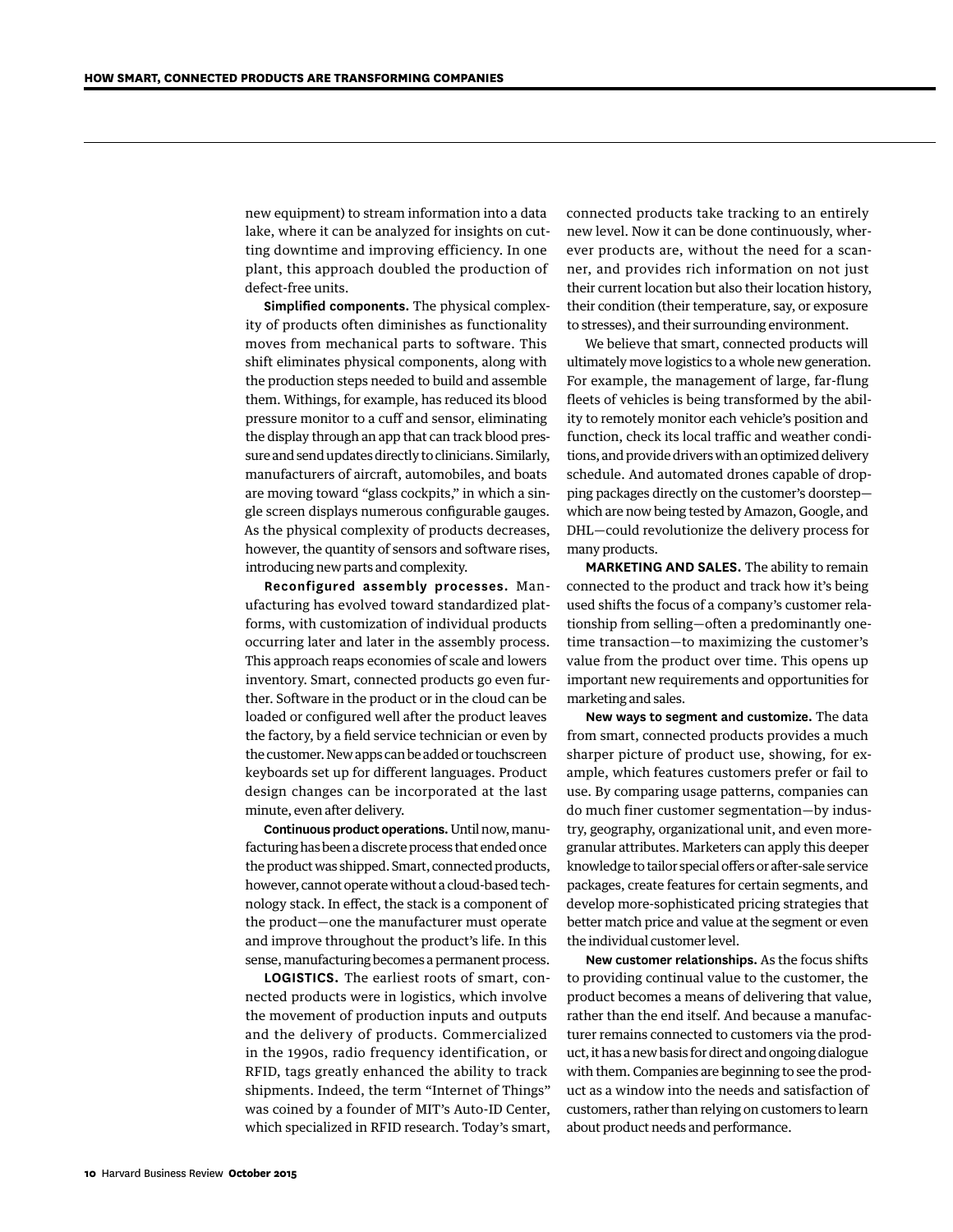# **A NEW ERA OF LEAN**

All Traffic Solutions, for example, makes smart, connected road signs that measure traffic speed and volume. The signs allow advanced data mining of traffic patterns and help law enforcement and other customers remotely monitor and manage traffic fows. The company's relationship with customers has shifted from selling signs to selling long-term services that improve safety without the need for police intervention. The signs are simply devices through which traffic management services are customized and delivered.

**New business models.** Having full transparency about how customers use products helps companies develop entirely new business models. Take Rolls-Royce's pioneering "power-by-the-hour" model, in which airlines pay for the time jet engines are used in fight, rather than a fxed price plus charges for maintenance and repairs. Today many industrial companies are beginning to offer their products as services—a move that has major implications for sales and marketing. The goal of salespeople becomes customer success over time, instead of just making the sale. That involves creating "win-win" scenarios for the customer and the company.

**A focus on systems, not discrete products.** As products become components of larger systems, the customer value proposition broadens. Product quality and features need to be supplemented by interoperability with related products. Companies must decide where to play in this new world: Will they compete at the product level; by offering a family of closely linked products; by creating a platform that cuts across all related products; or by doing all three? Sales and marketing teams will need broader knowledge to position their offerings as components of larger smart, connected systems. Partnerships will often be necessary to fill product gaps or connect products to leading platforms. Salespeople will need to be trained to sell with those partners, and incentives will need to accommodate more-complex revenue-sharing models.

Consider SmartThings, which sells in the increasingly crowded do-it-yourself home-automation space. The company has positioned itself with both consumers and manufacturers as an easy-touse platform for smart home devices. Its platform has a simple user interface and provides an array of standard sensors that measure such things as moisture, smoke, temperature, and motion. The sensors, which can be attached to any home object,

Smart, connected products will help make people, materials, energy, and plant and equipment far more productive, and the repercussions for business processes will be felt throughout the economy.

We will see a whole new era of "lean." Data flowing to and from products will allow product use and activities across the value chain to be streamlined in countless new ways.

Waste will be cut or eliminated. Sensors in products can identify the need for service before a component fails, reducing downtime. Or they can reveal that maintenance isn't yet necessary. An oil change, for instance, will take place only after oil contamination has hit a certain threshold, rather than according to a schedule. New data analytics will lead to previously unattainable efficiency improvements.

Wasted capacity will be driven out. Because products will report on their location and use, we will be able to make the most of them. Smart, connected elevators, for example, can predict and act on user demand patterns, reducing wait times and electricity use. A building that once might have needed six elevators can provide better service with four. Product-as-a-service models will allow customers to pay only for what they actually need. With data and connectivity, the sharing of assets (think cars or bikes) will become possible or easier than ever before.

automate lighting, home security, and energy conservation. The company also makes it easy to connect smart home devices from a variety of other manufacturers to its hub and has built an extensive partner ecosystem that already encompasses more than 100 compatible products.

**AFTER-SALE SERVICE.** For manufacturers of long-lived products, such as industrial equipment, after-sale service can represent signifcant revenues and profts—partly because traditional service delivery is inherently inefficient. Technicians often must inspect a product to identify the reason for a failure and the parts needed to correct it and then make a second trip to perform the repair.

Smart, connected products improve service and efficiency and enable a fundamental shift from reactive service to preventive, proactive, and remote service:

**One-stop service.** Because technicians can diagnose problems remotely, they can have the parts needed for repairs in their trucks the frst time they arrive at the customer site. They can also have supporting information for executing the repairs. Only one visit is necessary, and success rates rise.

**Remote service.** Smart, connected products make delivering service via connectivity increasingly feasible. In many cases products can be repaired by remote technicians in the same way that computers are now often fixed. The blood- and urine-analysis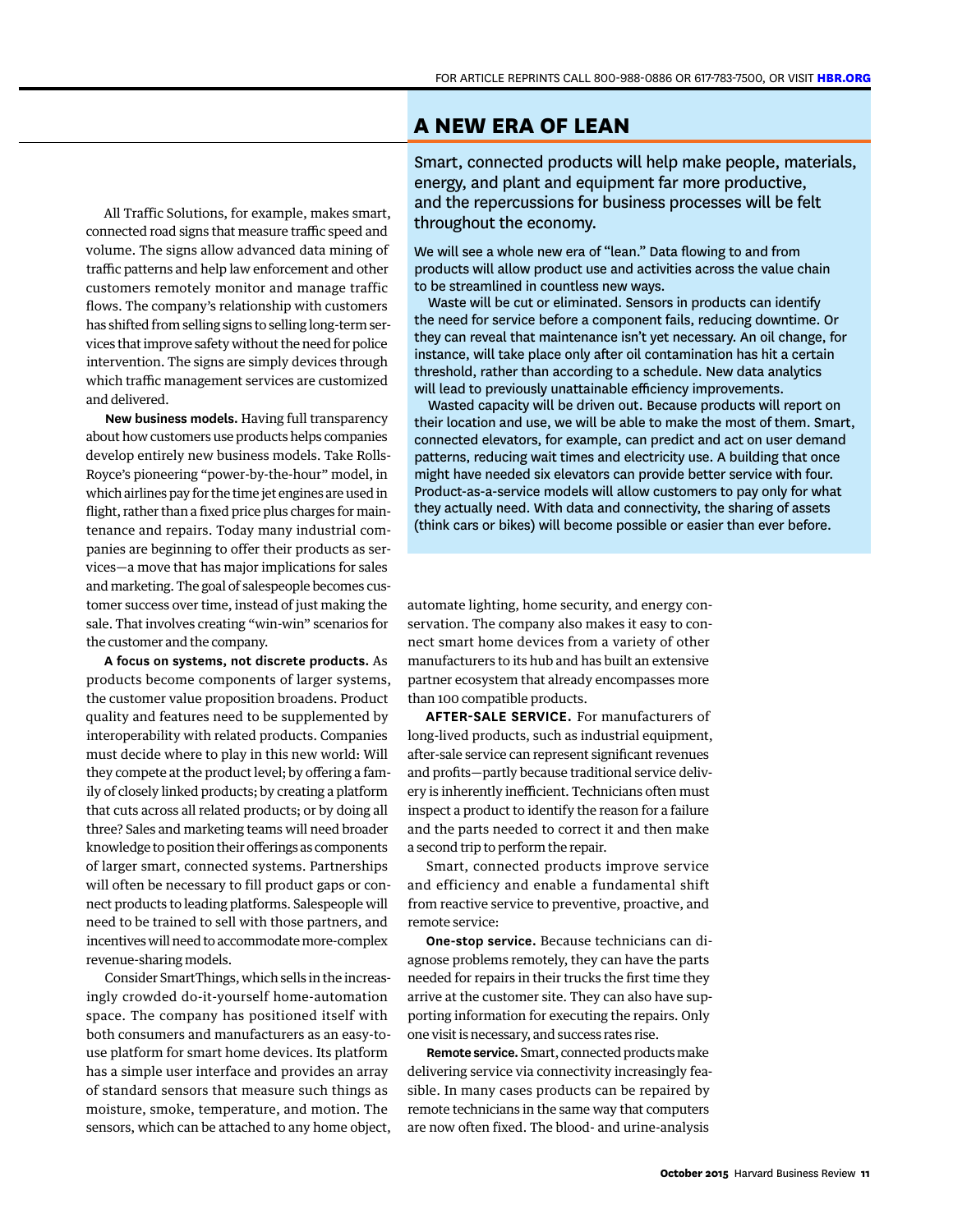equipment made by Sysmex is a good example. Sysmex originally added connectivity to its instruments to allow remote monitoring but now uses it to provide service as well. Service technicians can access just as much information about a machine when they are off-site as when they are on-site. Often they can fix it by rebooting it, delivering a software upgrade, or talking an on-site medical technician through the process. As a result, service costs, equipment downtime, and customer satisfaction have improved dramatically.

**Preventive service.** Using predictive analytics, organizations can anticipate problems in smart, connected products and take action. Diebold, for example, monitors its automated teller machines for early signs of trouble. It performs the necessary maintenance remotely, if possible, or dispatches a technician to adjust or replace parts. The company can also update a machine with preventive fxes when feature enhancements are added, sometimes remotely.

The job of ensuring IT security now cuts across all functions. Every smart, connected device may be a point of network access or a target of hackers.

> **Augmented-reality-supported service.** The vast amounts of data that smart, connected products gather are creating new ways for service personnel to work individually, together, and with customers. One emerging approach utilizes the augmented reality overlays we described earlier. When these include information about a product's service needs and step-by-step repair instructions, service efficiency and efectiveness can increase dramatically.

> **New services.** The data, connectivity, and analytics available through smart, connected products are expanding the traditional role of the service function and creating new offerings. Indeed, the service organization has become a major source of business innovation in manufacturing, driving increased revenue and proft through new value-added services such as extended warranties and comparative benchmarking

across a customer's equipment, fleet, or industry. The array of solutions that Caterpillar has developed to help customers manage its construction and mining equipment is a good example. After gathering and analyzing data for each machine deployed at a work site, Caterpillar's service teams advise customers on where to locate equipment, when fewer machines could suffice, when to add new equipment to reduce bottlenecks, and how to achieve higher fuel efficiency throughout a fleet.

**SECURITY.** Until recently, IT departments in manufacturing companies have been largely responsible for safeguarding frms' data centers, business systems, computers, and networks. With the advent of smart, connected devices, the game changes dramatically. The job of ensuring IT security now cuts across all functions.

Every smart, connected device may be a point of network access, a target of hackers, or a launchpad for cyberattacks. Smart, connected products are widely distributed, exposed, and hard to protect with physical measures. Because the products themselves often have limited processing power, they cannot support modern security hardware and software.

Smart, connected products share some familiar vulnerabilities with IT in general. For example, they are susceptible to the same type of denial-of-service attack that overwhelms servers and networks with a flood of access requests. However, these products have major new points of vulnerability, and the impact of intrusions can be more severe. Hackers can take control of a product or tap into the sensitive data that moves between it, the manufacturer, and the customer. On the TV program 60 Minutes, DARPA demonstrated how a hacker could gain complete control of a car's acceleration and braking, for example. The risk posed by hackers penetrating aircraft, automobiles, medical equipment, generators, and other connected products could be far greater than the risks from a breach of a business e-mail server.

Customers expect products and their data to be safe. So a frm's ability to provide security is becoming a key source of value—and a potential diferentiator. Customers with extraordinary security needs, such as the military and defense organizations, may demand special services.

Security will afect multiple functions. Clearly the IT function will continue to play a central role in identifying and implementing best practices for data and network security. And the need to embed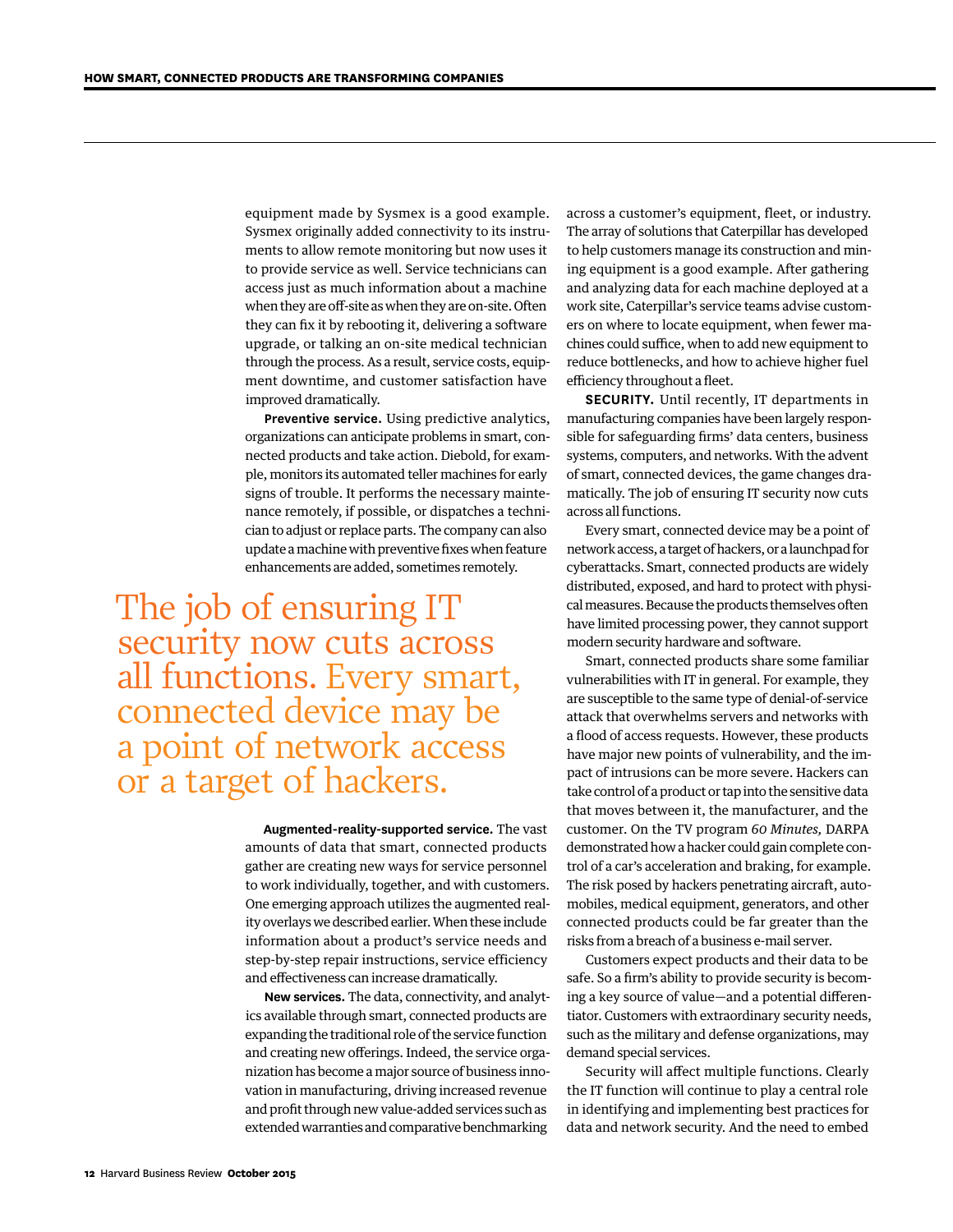## **LESSONS FROM THE SOFTWARE INDUSTRY**

security in product design is crucial. Risk models must consider threats across all potential points of access: the device, the network to which it is connected, and the product cloud. New risk-mitigation techniques are emerging: The U.S. Food and Drug Administration, for example, has mandated that layered authentication levels and timed usage sessions be built into all medical devices to minimize the risk to patients. Security can also be enhanced by giving customers or users the ability to control when data is transmitted to the cloud and what type of data the manufacturer can collect. Overall, knowledge and best practices for security in a smart, connected world are rapidly evolving.

Data privacy and the fair exchange of value for data are also increasingly important to customers. Creating data policies and communicating them to customers is becoming a central concern of legal, marketing, sales and service, and other departments. In addition to addressing customers' privacy concerns, data policies must refect ever-stricter government regulations and transparently defne the type of data collected and how it will be used internally and by third parties.

**HUMAN RESOURCES.** A manufacturer of smart, connected products is a cross between a software company and a traditional product company. This mix demands new skills across the value chain, as well as new working styles and cultural norms.

**New expertise.** The skills needed to design, sell, and service smart, connected products are in high demand but short supply. Indeed, manufacturers are experiencing a growing sense of urgency about finding the right talent as their skill requirements shift from mechanical engineering to software engineering, from selling products to selling services, and from repairing products to managing product uptime.

Manufacturers will have to hire experts in applications engineering, user interface development, and systems integration, and, most notably, data scientists capable of building and running the automated analytics that help translate data into action. The business or data analyst of the past is evolving into a new type of professional, who must possess both technical and business acumen as well as the ability to communicate insights from analytics to business and IT leaders.

The shortage of these new skills is especially acute in traditional manufacturing centers, many of which are diferent from technology hubs. So some

Many of the organizational shifts that smart, connected products are bringing to manufacturing mirror changes that have already taken root in the software industry. This is not surprising, since the evolution to smart, connected products requires a traditional manufacturer to build what is essentially an internal software company.

The software industry, with an entirely digital product, was early to deploy its products both on premise and in the cloud and to support them remotely. Software companies also were in the forefront in improving products continuously, including after the sale.

The organizational lessons that other industries can draw from software fall into five categories:

- **1 SHORTER DEVELOPMENT CYCLES:** The software industry has moved away from periodic releases of major products to smaller, incremental releases of upgrades and enhancements. Because of this, companies can get new products to market more quickly and respond faster to customer needs. Agile product-development processes—which emphasize daily collaboration between developers and marketers, weekly delivery of enhancements, continual course corrections, and ongoing testing of customer satisfaction are best practice in software development.
- **2 PRODUCT-AS-A-SERVICE BUSINESS MODELS:** Software is undergoing a sectorwide transition to service-oriented business models. Customers purchase software on a subscription basis, paying only for what they need when they need it, instead of buying "shelfware" that sits idle. This turns the product into an operating, rather than capital, expense, and hugely simplifies deployment (which happens via the cloud). To support this new model, software companies have learned to carefully track customer usage and satisfaction.
- **3 FOCUS ON CUSTOMER SUCCESS:** The shift toward software-as-a-service models has led to the rise of customer success organizations inside software companies. Given the ease with which customers can change vendors, ensuring that they receive superior ongoing value from products is critical. Many software companies now have customer engagement teams dedicated to pursuing that goal.
- **4 PRODUCTS PART OF BROADER SYSTEMS:** Most software is deployed as part of a larger "stack" of business tools, whose value is enhanced by their integration. Successful software companies often provide application program interfaces and other tools that enable easy integration of their product with third-party software. In addition, software companies often encourage the formation of developer communities to create new uses for their products.
- **5 ANALYTICS AS A COMPETITIVE ADVANTAGE:** Software companies, especially those in e-commerce, have long understood the power of data analytics in generating customer value. Companies with an advertising revenue model use analytics to serve up ads at the right time—when customers are most likely to notice and act on them. Increasingly, software companies are also mining data on use to identify bugs with the highest impact on customers.

manufacturers are establishing a physical presence in hot spots such as Boston and Silicon Valley, which combine a presence in advanced manufacturing with academic centers, makers of B2B hardware and software, and emerging producers of smart, connected products. Schneider Electric, for example, is moving its U.S. headquarters to Boston. Over the next decade, manufacturers can accelerate their learning and improve recruiting by being in such clusters. But they will also need new recruiting models, like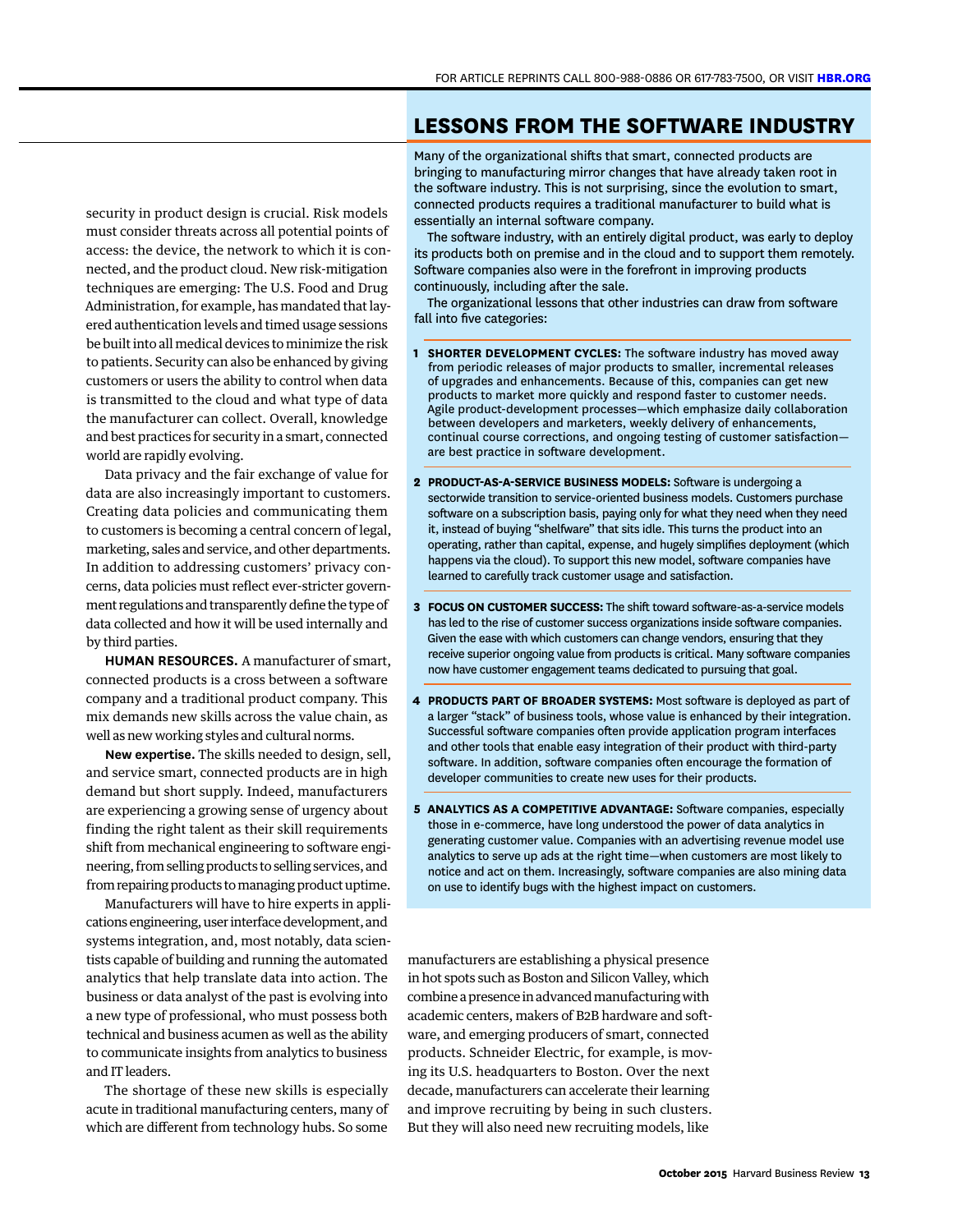internship programs with local universities and liaison programs to "borrow" talent from leading technology vendors.

**New cultures.** Manufacturing smart, connected products requires far more coordination across functions and disciplines than traditional manufacturing does. It also involves integrating staff with varied work styles and from more-diverse backgrounds and cultures—which can be challenging. For instance, the "clock speed" of software development is generally much faster than that of traditional manufacturing. HR organizations will have to rethink many aspects of organizational structure, policies, and norms.

**New compensation models.** Manufacturers will also need new approaches to attracting and motivating talent. Perks like job fexibility, concierge services, sabbaticals, and free time to work on side projects of personal interest are the norm in high-tech frms employing the type of talent manufacturing companies will increasingly require.

Manufacturers will need to integrate staff with varied work styles and from morediverse backgrounds and cultures. The "clock speed" of software development is much faster than that of traditional manufacturing, for instance.

## **Implications for Organizational Structure**

The shifting nature of work throughout the value chain is ushering in a historic organizational transformation of the manufacturing firm. Jeff Immelt, the CEO of General Electric, once said that every industrial company must become a software company. This statement reflects the fact that software is becoming an essential part of products. Beyond this, software firms have already moved in directions

essential to competing in smart, connected products, such as evergreen design, remote upgrading, and product-as-a-service models. (See the sidebar "Lessons from the Software Industry.")

Yet the transformation of the manufacturing frm will be even bigger than what software companies have undergone. While incorporating software, the cloud, and data analytics, manufacturing frms must continue to design, produce, and support complex physical products.

Which aspects of the organizational structure will be afected? As Jay W. Lorsch and Paul R. Lawrence argued in the classic work Organization and Environment, every organizational structure must combine two basic elements: differentiation and integration. Dissimilar tasks, such as sales and engineering, need to be "diferentiated," or organized into distinct units. At the same time, the activities of those separate units need to be "integrated" to coordinate and align them. Smart, connected products have a major impact on both differentiation and integration in manufacturing.

In the classic structure, a manufacturing business is divided into functional units, such as R&D, manufacturing, logistics, sales, marketing, aftersale service, fnance, and IT. (While there is also a geographic dimension of organizational structure, which adds a layer of complexity, it is less afected by smart, connected products per se.) These functional units enjoy substantial autonomy. Though integration across them is essential, much of it tends to be relatively episodic and tactical. In addition to achieving alignment on the overall strategy and business plan, functions need to coordinate to manage key handoffs in the product life cycle (design to manufacturing, sales to service, and so on) and capture feedback from the feld that will improve processes and products (information on defects, customer reactions). Integration across functional units happens largely through the business unit leadership team and through the design of formal processes for product development, supply chain management, order processing, and the like, in which multiple units have roles.

With the emergence of smart, connected products, however, this classic model breaks down. The need to coordinate across product design, cloud operation, service improvement, and customer engagement is continuous and never ends, even after the sale. Periodic handoffs no longer suffice. Intense, ongoing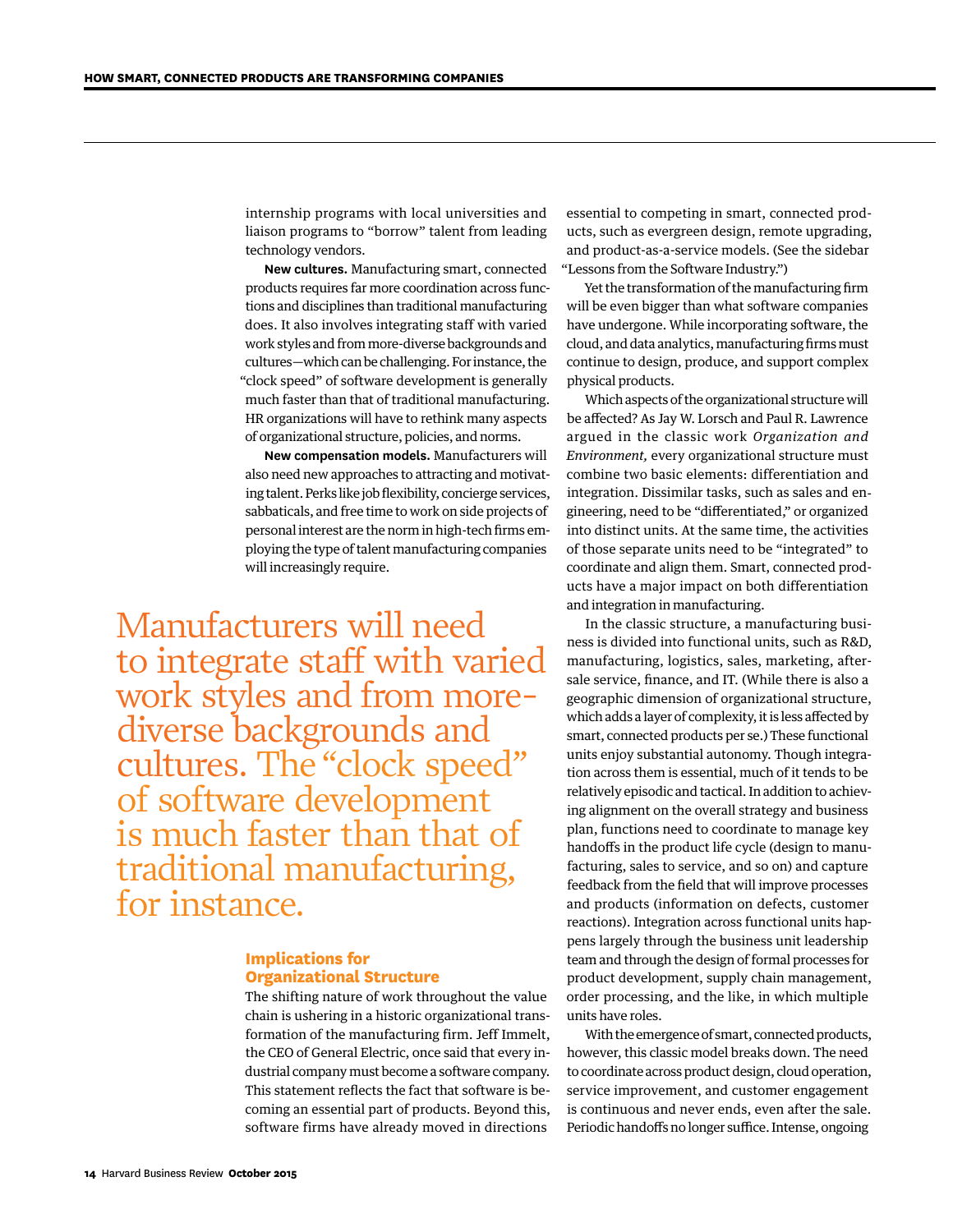# **A NEW ORGANIZATIONAL STRUCTURE**

Smart, connected products require functions within manufacturing firms to collaborate in new ways. As a result, firms' structures are rapidly evolving. A new functional unit focused on data management is starting to appear. Though rare, units focused on ongoing product development and customer success are also beginning to be recognized.



coordination becomes necessary across multiple functions, including design, operations, sales, service, and IT. Functional roles overlap and blur. In addition, completely new and critical functions emerge—for instance, to manage all the new data and the new open-ended customer relationships. At the broadest level, the rich data and real-time feedback from smart, connected products challenge the traditional centralized command-and-control model of management in favor of distributed but highly integrated choices and continuous improvement.

On top of this, manufacturers must keep producing and supporting conventional products, and that's not likely to change—in some cases, for decades. Even in today's progressive, established manufacturing companies, smart, connected products represent less than half of all products sold. The continued coexistence of the new and the old will complicate organizational structures.

What will the new manufacturing organization look like? Organizational structures are in rapid fux, even among the leading makers of smart, connected products. However, a number of important

shifts are becoming evident. The frst is more and deeper collaboration and integration between IT and R&D. Over time those units—and others—may start to merge. In addition, companies are beginning to form three new kinds of units: unifed data organizations, development-operations groups (or dev-ops), and customer success management units. (See the exhibit "A New Organizational Structure.") Meanwhile, product and data security activities are rapidly expanding and now cut across multiple units, though it remains unclear what structure will eventually emerge. Ultimately, virtually every traditional function will also need to be restructured, given the dramatic realignment of tasks and roles taking place.

**COLLABORATION BETWEEN IT AND R&D.** Traditionally, R&D created products, while IT was primarily concerned with companywide computing infrastructure and managing the software tools the functional groups used, such as computer-aided design, enterprise resource planning, and customer relationship management. With the development of smart, connected products, however, IT must assume a more central role. IT hardware and software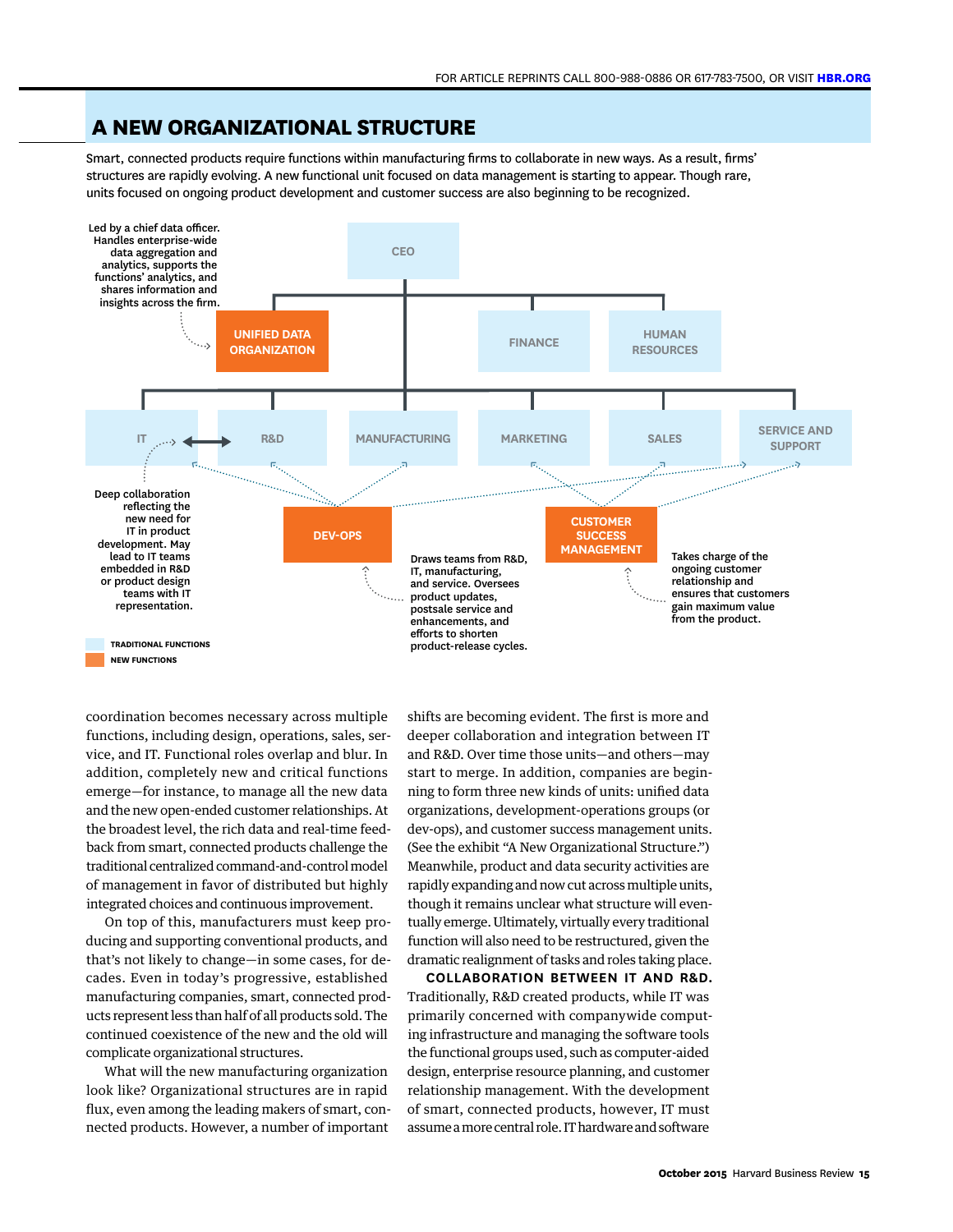are now embedded in products and in the entire technology stack. The question is, who should be responsible for this new technology infrastructure: IT, R&D, or some combination of both?

Only IT currently has the skills to support the software-based technologies and related infrastructure that smart, connected products require. R&D organizations, for their part, have been good at developing and combining mechanical and electrical components, and many have begun to master the challenge of incorporating software in products. Few R&D organizations, however, have deep experience in building and managing the cloud-based elements of the technology stack. Now, IT and R&D must integrate their activities on a continual basis. Yet the two functions have little history of collaboration on product development—and in some organizations have a history of animosity.

Various organizational models for this new relationship are emerging. Some companies are embedding IT teams within R&D departments. Others are establishing cross-functional product design teams that include IT representation while maintaining separate reporting lines. For example, at Ventana Medical Systems, a maker of smart, connected lab equipment, the IT and R&D teams now work jointly on product development, with IT weighing in heavily on choices about what product functionality should be delivered in the cloud and when software updates

are needed. At Thermo Fisher Scientifc, a scientifc instrument leader, members of the IT department work directly inside R&D, with a dotted-line reporting structure and shared goals. This has improved Thermo Fisher's efectiveness at defning and building the product cloud; securely capturing, analyzing, and storing product data; and distributing data both internally and to customers.

**A UNIFIED DATA ORGANIZATION.** Because of the growing volume, complexity, and strategic importance of data, it is no longer desirable or even feasible for each function to manage data by itself, build its own data analytics capability, or handle its own data security. To get the most out of the new data resources, many companies are creating dedicated data groups that consolidate data collection, aggregation, and analytics, and are responsible for making data and insights available across functions and business units. The research firm Gartner predicts that by 2017 as many as a quarter of all large firms will have dedicated data units.

The new data organizations usually are led by a C-level executive, the chief data officer, who reports to the CEO or sometimes to the CFO or CIO. He or she is responsible for unifed data management, educating the organization on how to apply data resources, overseeing data rights and access, and driving the application of advanced data analytics across the value chain. Ford Motor Company, for example, recently

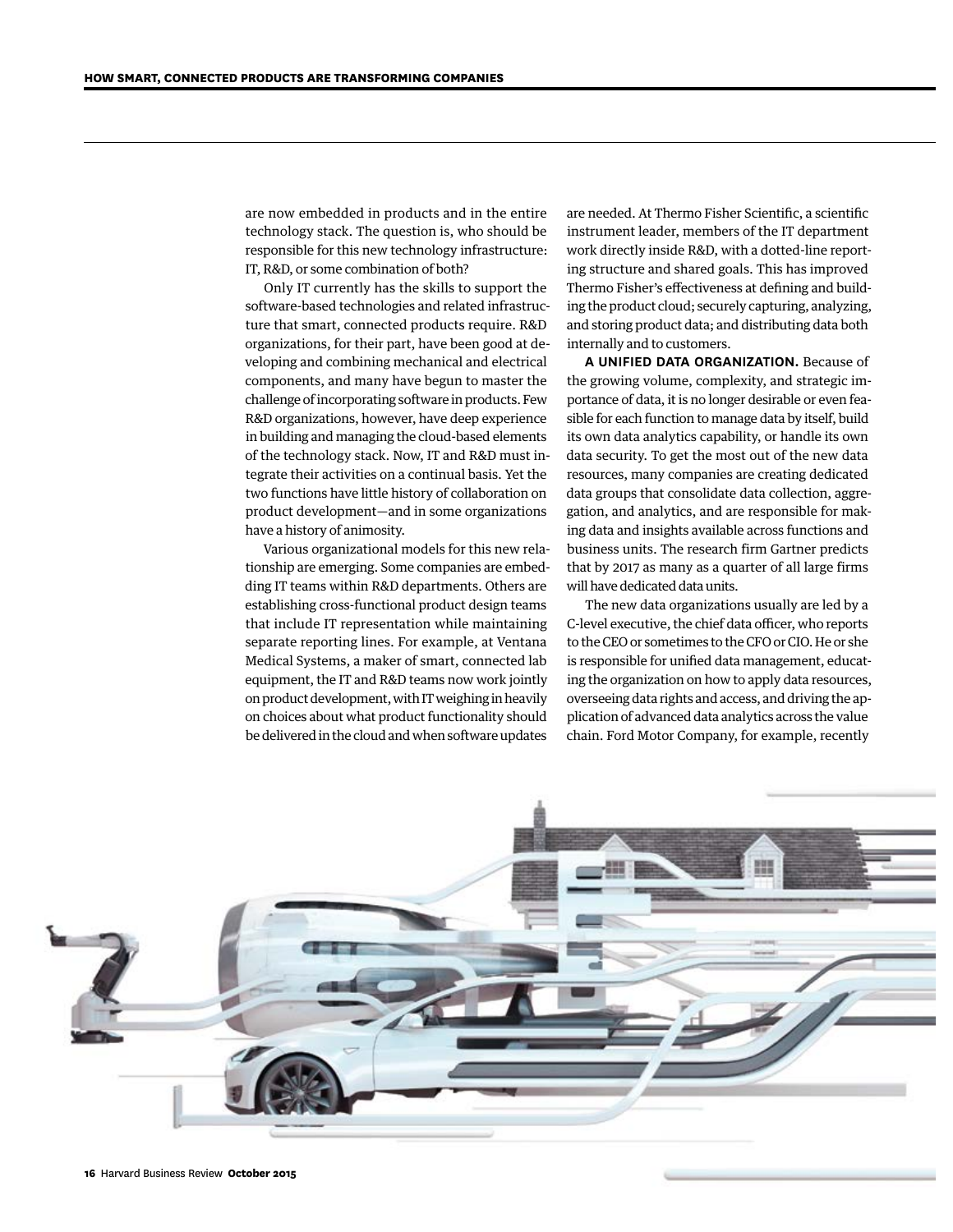appointed a chief data and analytics officer to develop and execute an enterprise-wide vision for data analysis. The CDO is spearheading the company's use of smart, connected product data to understand customer preferences, shape future strategies for connected cars, and restructure internal processes.

**DEV-OPS.** The imperatives of evergreen product design, continuous product operation and support, and ongoing product upgrades are creating a need for a new functional group, sometimes called dev-ops. (The term comes from the software industry, where it is used to describe a collaborative, cross-functional software development and deployment method.) The dev-ops unit is responsible for managing and optimizing the ongoing performance of connected products after they have left the factory. It brings together software-engineering experts from the traditional product-development organization (the "dev") with staff members from IT, manufacturing, and service who are responsible for product operation (the "ops").

Dev-ops organizes and leads teams that shorten product-release cycles, manage product updates and patches, and deliver new services and enhancements postsale. It oversees the frequent release of small, carefully tested batches of product changes into the shared cloud, ideally with no disruption to existing products and users in the field. The dev-ops organization also leads the work to enhance preventive service models and product maintenance.



**CUSTOMER SUCCESS MANAGEMENT.** A third new organizational unit, which also has an analogue in the software industry, is responsible for managing the customer experience and ensuring that customers get the most from the product. This task is crucial with smart, connected products, especially to ensure renewals in product-as-a-service models. The customer success management unit does not necessarily replace sales or service units but assumes primary responsibility for customer relationships after the sale. This unit performs roles that traditional sales and service organizations are not equipped for and don't have incentives to adopt: monitoring product use and performance data to gauge the value customers capture and identifying ways to increase it. This new unit does not operate as a self-contained silo but collaborates on an ongoing basis with marketing, sales, and service.

Customer success units are changing the management of customer relationships. Historically, customer surveys and call centers have been the principal ways companies gather insights about product use and determine when a customer relationship is in jeopardy. Companies typically hear most from customers when something goes wrong—and often not until it is too late.

With smart, connected products, the product itself becomes a sensor that gauges the value customers are receiving. Through the data it generates, a product can tell companies a lot about the customer experience: about product use and performance, customer preferences, and customer satisfaction. Such insights can prevent customer defections and reveal where a customer could benefit from additional product capabilities or services.

**SHARED RESPONSIBILITY FOR SECURITY.** In most companies, executive oversight of security is in fux. Security may report to the chief information officer, the chief technology officer, the chief data officer, or the chief compliance officer. Whatever the leadership structure, security cuts across product development, dev-ops, IT, the field service group, and other units. Especially strong collaboration among R&D, IT, and the data organization is essential. The data organization, along with IT, will normally be responsible for securing product data, defning user access and rights protocols, and identifying and complying with regulations. The R&D and dev-ops teams will take the lead on reducing vulnerabilities in the physical product. IT and R&D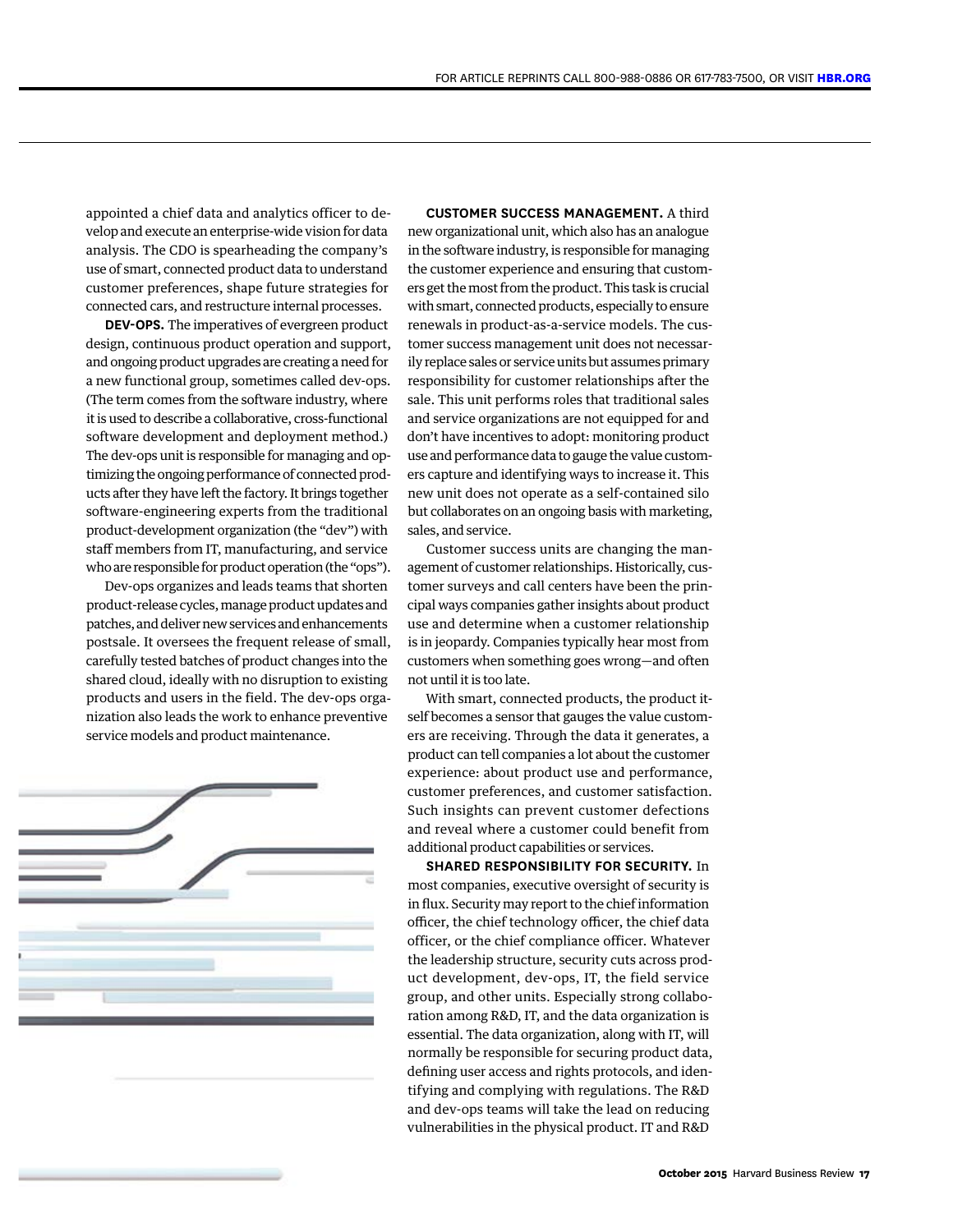will often be jointly responsible for maintaining and protecting the product cloud and its connections to the product. However, the organizational model for managing security is still being written.

## **Making the Transition**

How do we get from here to there? The organizational changes we have described are substantial. Today centralized data groups are just beginning to appear, and the integration of IT and R&D is in a very early stage. Dev-ops and customer success management units are rare, but their roles are starting to be recognized and diferentiated. Over time these may emerge as formal functional units.

At manufacturers in felds like aircraft, medical devices, and agricultural equipment, smart, connected products will need to coexist with traditional products for a sustained period. This means that the organizational transformation we are describing will be evolutionary, not revolutionary, and old and new structures will often need to operate in parallel.

Given the scope of the changes, and the scarcity of skills and experience in smart, connected products, many companies will need to pursue hybrid or transitional structures. This will allow scarce talent to be leveraged, experience pooled, and duplication avoided.

What could this transitional structure look like? At the business unit level many companies have encouraged organic smart, connected product initiatives. A function like IT might be assigned the lead role for smart, connected product strategy and deployment. Or a special steering committee made up of the functional heads may be asked to champion and oversee this effort. Some firms are acquiring or partnering with focused software companies for smart, connected product initiatives, injecting new talent and perspectives into their organizations. Caterpillar recently made such a move by investing in Uptake, a predictive analytics frm.

At the corporate level in multibusiness companies, overlay structures are being put in place to evangelize the smart, connected products opportunity, identify the best places to start, avoid duplication, build a critical mass of talent and expertise, and oversee technology infrastructure. These units often have CEO or senior management sponsorship. We are seeing three models emerging:

**STAND-ALONE BUSINESS UNIT.** A separate new unit, with profit-and-loss responsibility, is put in charge of supporting the company's smart, connected products strategy. The unit aggregates the talent and mobilizes the technology and assets needed to bring such new offerings to market, working with all affected business units. The Bosch Group is one company that has formed such a dedicated unit, Bosch Software Innovations. It enables the company's product-based business units and external customers to build services for smart, connected products.

A new stand-alone unit is free from the constraints of legacy business processes and organizational structures. In some companies, as expertise, infrastructure, and experience grow, leadership may start shifting back to the business units over time. In other cases, stand-alone units may deter, rather than enable, initiatives in the individual business units. Also, knowledge acquired by a stand-alone unit may disseminate more slowly across the frm.

**CENTER OF EXCELLENCE.** In this model, a separate corporate unit houses key expertise on smart, connected products. It does not have profit-andloss responsibility but is a cost center that business units can tap. GE has such a center of excellence in Silicon Valley.

**CROSS-BUSINESS-UNIT STEERING COMMITTEE.**  This approach involves convening a committee of thought leaders across the various business units, who champion opportunities, share expertise, and facilitate collaboration. Such committees usually lack formal decision-making authority, which can limit their ability to drive change.

#### **The Broader Implications**

Smart, connected products are dramatically changing opportunities for value creation in the economy. A revolution is under way in manufacturing. The effects are not confned to manufacturing, however, but are spreading to other industries that use—or could use—smart, connected products, including services. (See the sidebar "How Smart, Connected Products Change Services.") And the impact of smart, connected products is still in the early innings.

Smart, connected products reshape not only competition, as we detailed in our previous article, but the very nature of the manufacturing frm, its work, and how it is organized. They are creating the first true discontinuity in the organization of manufacturing firms in modern business history. Many of the same organizational changes and challenges will spread to other felds as well.